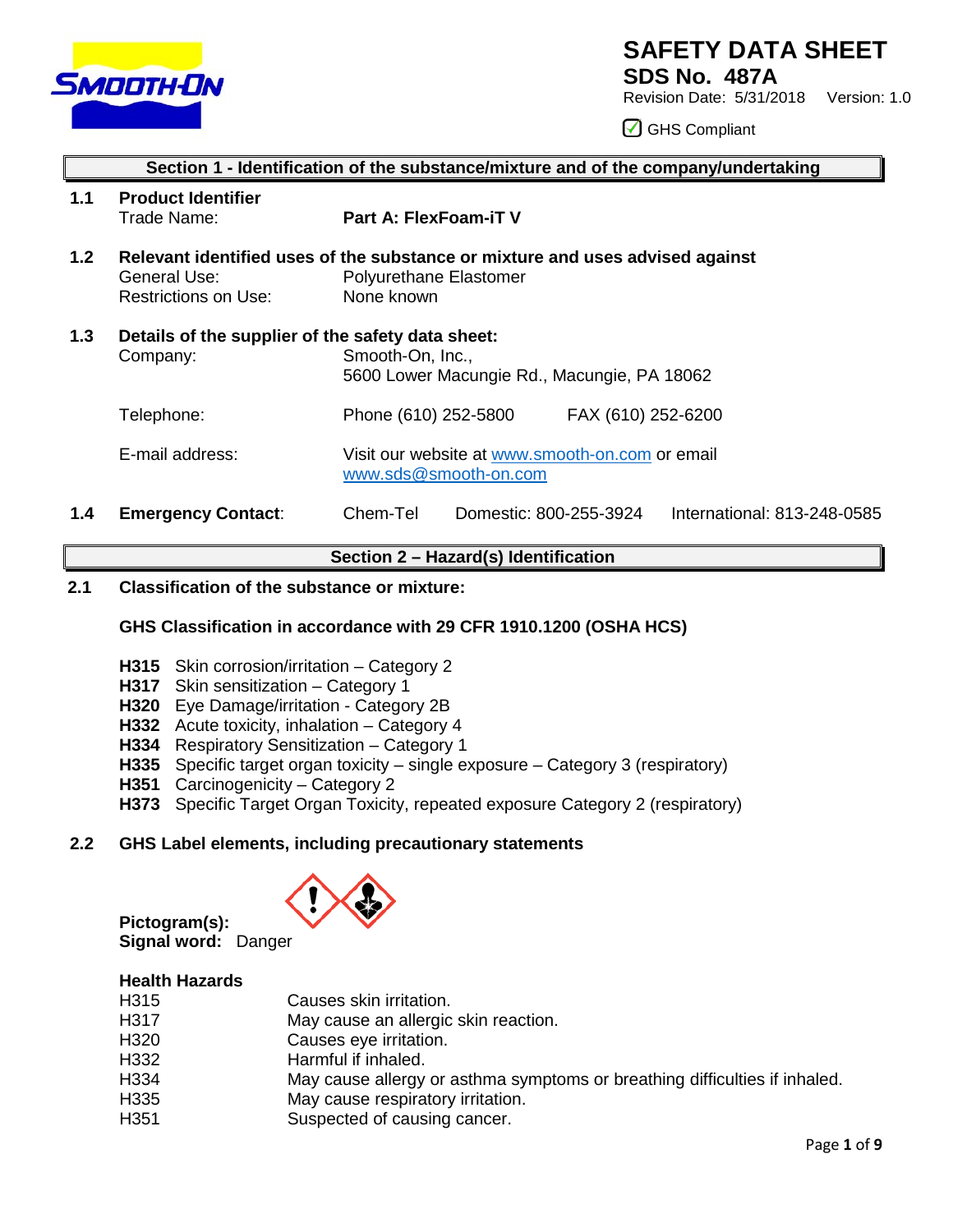|      | H373                          | May cause damage to organs (Olfactory organs) through prolonged or<br>repeated exposure (inhalation). |
|------|-------------------------------|-------------------------------------------------------------------------------------------------------|
|      | <b>General Precautions</b>    |                                                                                                       |
|      | P <sub>101</sub>              | If medical advice is needed, have product container or label at hand.                                 |
|      | P <sub>102</sub>              | Keep out of reach of children.                                                                        |
|      | P <sub>103</sub>              | Read label before use.                                                                                |
|      | <b>Prevention Precautions</b> |                                                                                                       |
|      | P201                          | Obtain special instructions before use.                                                               |
|      | P202                          | Do not handle until all safety precautions have been read and understood.                             |
|      | P260                          | Do not breathe dust/fume/gas/mist/vapors/spray.                                                       |
|      | P264                          | Wash skin thoroughly after handling.                                                                  |
|      | P271                          | Use only outdoors or in a well-ventilated area.                                                       |
|      | P272                          | Contaminated work clothing should not be allowed out of the workplace.                                |
|      | P280                          | Wear protective gloves/protective clothing/eye protection/face protection.                            |
|      | P284                          | [In case of inadequate ventilation] wear respiratory protection.                                      |
|      | <b>Response Precautions</b>   |                                                                                                       |
|      | P302 + P352                   | IF ON SKIN: Wash with plenty of soap and water.                                                       |
|      | $P304 + P340$                 | IF INHALED: Remove person to fresh air and keep comfortable for                                       |
|      |                               | breathing.                                                                                            |
|      |                               | P305 + P351 + P338 IF IN EYES: Rinse cautiously with water for several minutes. Remove                |
|      |                               | contact lenses, if present and easy to do. Continue rinsing.                                          |
|      | $P308 + P311$                 | IF exposed or concerned: Call a POISON CENTER or doctor/physician.                                    |
|      | P312                          | Call a POISON CENTER or doctor/physician if you feel unwell.                                          |
|      | P314                          | Get medical advice/attention if you feel unwell.                                                      |
|      | $P332 + P313$                 | IF SKIN irritation occurs: Get medical advice/attention.                                              |
|      | $P333 + P311$                 | If skin irritation or rash occurs: Call a POISON CENTER or doctor/physician.                          |
|      | P337 + P311                   | If eye irritation persists: Call a POISON CENTER or doctor/physician.                                 |
|      | P362 + P364                   | Take off contaminated clothing and wash it before reuse.                                              |
|      | <b>Storage Precautions</b>    |                                                                                                       |
|      | $P403 + P233$                 | Store in a well-ventilated place. Keep container tightly closed.                                      |
|      | P405                          | Store locked up.                                                                                      |
|      | <b>Disposal Precautions</b>   |                                                                                                       |
| P501 |                               | Dispose of contents/container according to local, state and federal laws.                             |

# **2.3 Hazards not otherwise classified (HNOC) or not covered by GHS** – none known This product contains a chemical known to be hazardous according to California Safe Drinking Water and Toxic Enforcement Act of 1986 (Proposition 65). (See also Section 15).

| Section 3 - Composition / Information on Ingredients |
|------------------------------------------------------|
|------------------------------------------------------|

## **3.1 Substances/Mixtures**

The following ingredients are hazardous according to Regulation 2012 OSHA Hazard Communication Standard: 29 CFR 1910.1200:

| <b>Chemical name</b>                                      | CAS-No.    | <b>Concentration</b><br>$(\%wt)$ |
|-----------------------------------------------------------|------------|----------------------------------|
| 4,4' Methylene bis(phenylisocyanate) (MDI)                | 101-68-8   | $15 - 35$                        |
| Benzene, 1,1'-methylenebis[4-isocyanato-],<br>homopolymer | 25686-28-6 | $5 - 10$                         |
| Methylenediphenyl diisocyanate                            | 26447-40-5 | < 1.5                            |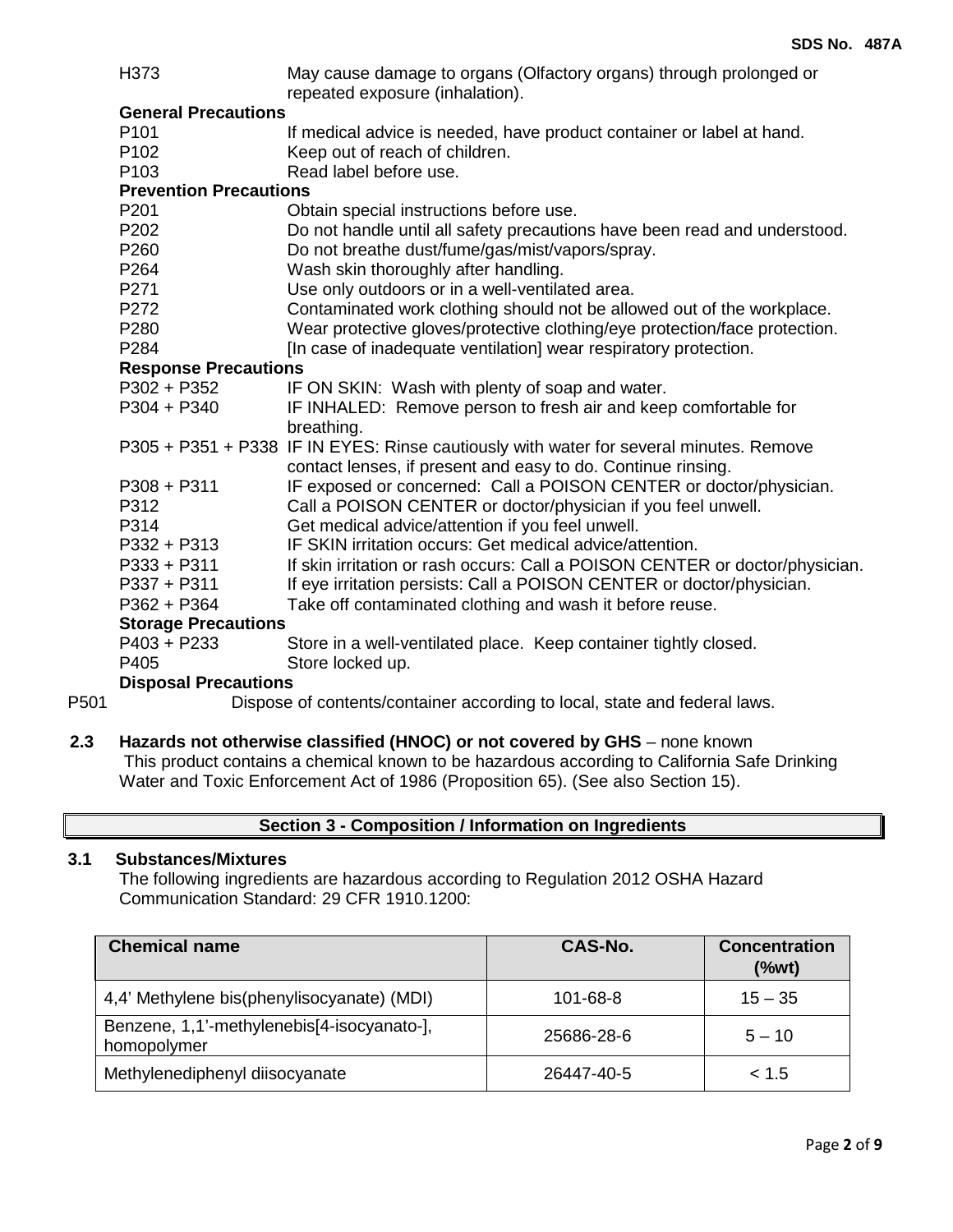## **4.1 Description of first aid measures**

## **Inhalation**

Remove source(s) of contamination and move victim to fresh air. If breathing has stopped, give artificial respiration, then oxygen if needed. Contact physician immediately.

## **Eye Contact**

Flush eyes with plenty of water occasionally lifting the upper and lower eyelids. Check and remove any contact lenses if safe to do so. Continue to rinse for at least 15 minutes. If irritation develops, seek medical attention.

## **Skin Contact**

In case of skin contact, wash thoroughly with soap and water. Continue to rinse for at least 15 minutes. Chemical burns must be treated promptly by a physician.

## **Ingestion**

Do not induce vomiting unless instructed by a physician. Never give anything by mouth to an unconscious person. If material has been swallowed and the exposed person is conscious, give small quantities of water to drink. Stop if the exposed person feels sick as vomiting may be dangerous. if vomiting occurs, the head should be kept low so that vomit does not enter the lungs.

## **4.2 Most important symptoms and effects, both acute and delayed**

In case of inhalation of decomposition products in a fire, symptoms may be delayed. The exposed person may need to be kept under medical surveillance for 48 hours.

**4.3 Indication of any immediate medical attention and specific treatment needed, if necessary.**

## **Section 5 - Fire-Fighting Measures**

## **5.1 Extinguishing Media**

Water Fog, Dry Chemical, and Carbon Dioxide Foam

#### **5.2 Special hazards arising from the substance or mixture** In a fire or if heated, a pressure increase will occur, and the container may burst.

## **5.3 Advice for firefighters**

Use water spray to cool fire-exposed surfaces and to protect personnel. Shut off "fuel" to fire. If a leak or spill has not ignited, use water spray to disperse the vapors. Either allow fire to burn under controlled conditions or extinguish with foam or dry chemical. Try to cover liquid spills with foam. Because fire may produce toxic thermal decomposition products, wear a self-contained breathing apparatus (SCBA) with a full-face piece operated in pressure demand or positive-pressure mode.

# **Section 6 - Accidental Release Measures**

## **6.1 Personal precautions, protective equipment and emergency procedures**

Only properly protected personnel should remain in the spill area; dike and contain spill. Stop or reduce discharge if it can be done safely**.**

## **6.2 Environmental precautions**

Stop spill/release if it can be done safely. Prevent spilled material from entering sewers, storm drains or unauthorized drainage systems and natural waterways by using sand, earth, or other appropriate barriers.No special environmental precautions required.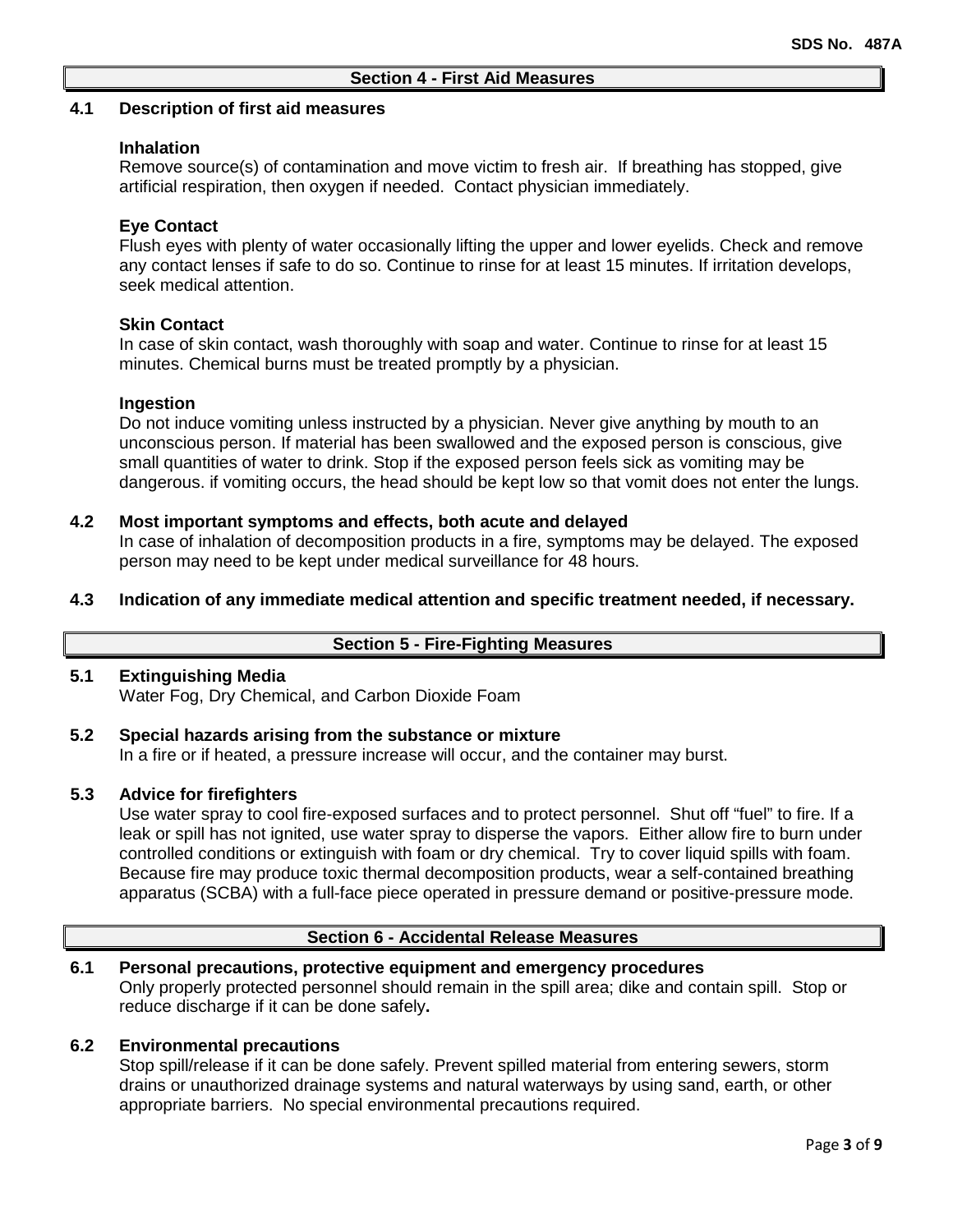## **6.3 Methods and material for containment and cleaning up**

Put on appropriate protective gear including NIOSH/MSHA approved self-contained breathing apparatus, rubber boots and heavy rubber gloves. Dike and contain spill; absorb or scrape up excess into suitable container for disposal; wash area with dilute ammonia solution. Stop or reduce discharge if it can be done safely**.** Follow applicable OSHA regulations (29 CFR 1910.120) for disposal.

### **6.4 Reference to other sections**

See Section 3 for list of Hazardous Ingredients; Sections 8 for Exposure Controls; and Section 13 for Disposal.

#### **Section 7 - Handling and Storage**

## **7.1 Precautions for safe handling**

Use good general housekeeping procedures. Wash hands after use. Do not get in eyes, on skin or on clothing. Do not breathe vapors or mists. Use good personal hygiene practices.

## **7.2 Conditions for safe storage, including any incompatibilities**

Keep container(s) tightly closed and properly labeled. Store in cool, dry, well ventilated place away from heat, direct sunlight, strong oxidizers and any incompatibles. Store in approved containers and protect against physical damage. Keep containers securely sealed when not in use. Indoor storage should meet local standards and appropriate fire codes. Containers that have been opened must be carefully resealed to prevent leakage. Empty containers retain residue and may be dangerous. Avoid water contamination.

#### **7.3 Specific end use(s)**

These precautions are for room temperature handling. Other uses including elevated temperatures or aerosol/spray applications may require added precautions.

### **Section 8 - Exposure Controls / Personal Protection**

#### **8.1 Control parameters**

#### **Components with workplace control parameters**

| <b>Component</b>                              | CAS-No.  | <b>Value</b>                           | <b>Control</b><br><b>Parameters</b> | <b>Basis</b>     |
|-----------------------------------------------|----------|----------------------------------------|-------------------------------------|------------------|
| 4,4' Methylene<br>bis(phenylisocyanate) (MDI) | 101-68-8 | $0.005$ ppm                            | <b>TWA</b>                          | <b>ACGIH</b>     |
|                                               |          | $0.2$ mg/m $3$<br>$0.02$ ppm           | C                                   | OSHA Z-1         |
|                                               |          | $0.05 \,\mathrm{mg/m3}$<br>$0.005$ ppm | TWA                                 | <b>NIOSH REL</b> |

#### **8.2 Exposure controls**

#### **Respiratory Protection**

Respiratory protection is not normally required when using this product with adequate local exhaust ventilation. Where risk assessment shows air-purifying respirators are appropriate, follow OSHA respirator regulations 29 CFR 1910.134 and European Standards EN 141, 143 and 371; wear an MSHA/NIOSH or European Standards EN 141, 143 and 371 approved respirators equipped with appropriate filter cartridges as a backup to engineering controls.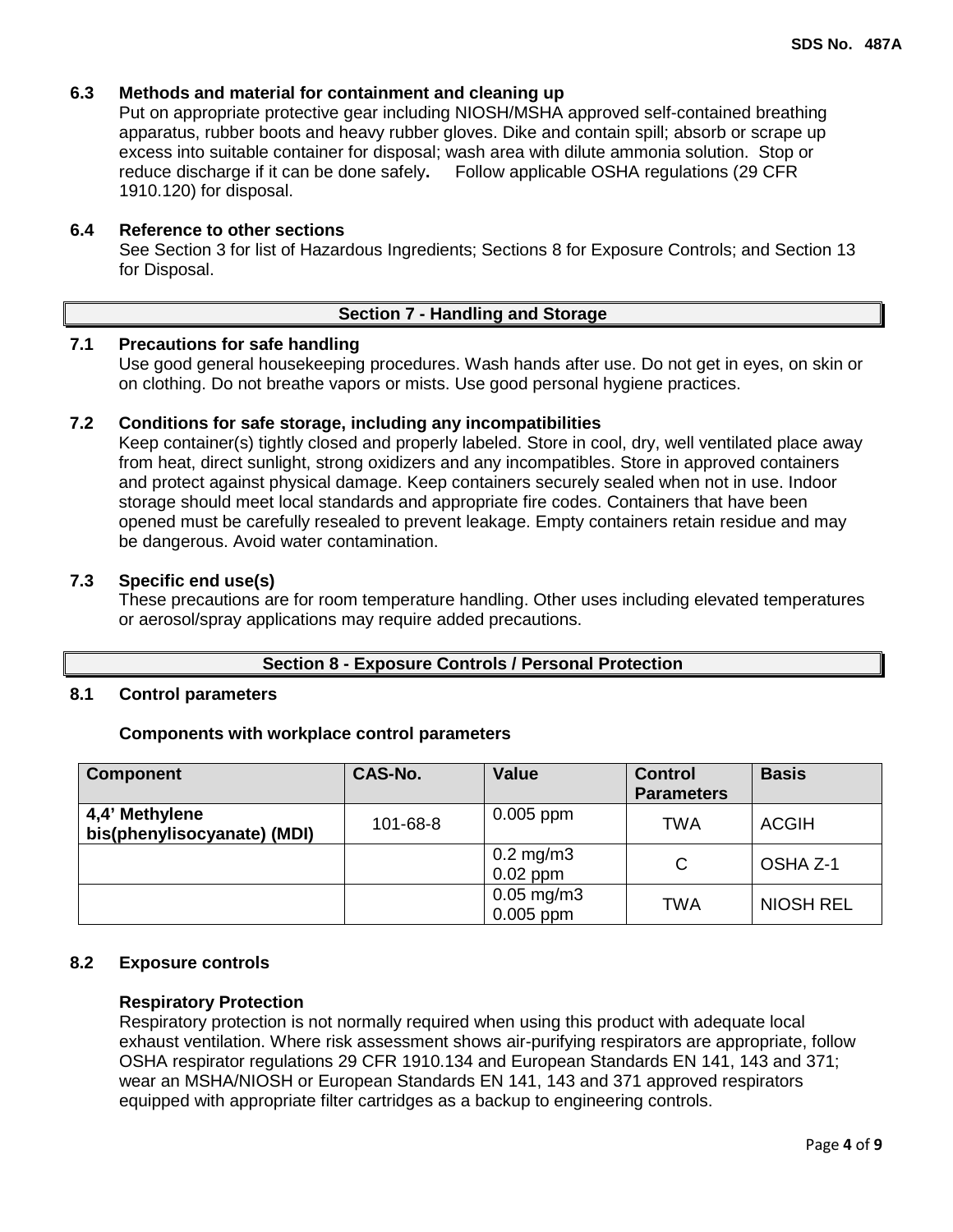## **Hand Protection**

Wear any liquid-tight gloves such as butyl rubber, neoprene or PVC.

#### **Eye Protection**

Safety glasses with side shields per OSHA eye- and face-protection regulations 29 CFR 1910.133 and European Standard EN166. Contact lenses are not eye protective devices. Appropriate eye protection must be worn instead of, or in conjunction with contact lenses.

#### **Other Protective Clothing/Equipment**

Additional protective clothing or equipment is not normally required. Provide eye bath and safety shower.

#### **Comments**

Never eat, drink, or smoke in work areas. Practice good personal hygiene after using this material, especially before eating, drinking, smoking, using the toilet, or applying cosmetics. Wash thoroughly after handling.

#### **Section 9 - Physical and Chemical Properties**

## **9.1 Information on basic physical and chemical properties**

| Appearance:                       | Amber liquid   | Vapor pressure:                   | $< 0.00016$ mmHg (68 °F) |
|-----------------------------------|----------------|-----------------------------------|--------------------------|
| Odor:                             | Musty odor     | Vapor density (Air=1):            | >1                       |
| pH:                               | No data        | <b>Evaporation rate:</b>          | No data                  |
| <b>Flash Point:</b>               | $>300$ °F      | <b>Solubility in water:</b>       | Insoluble                |
|                                   |                | <b>Specific Gravity</b>           |                          |
| <b>Melting / freezing point:</b>  | $37^{\circ}$ F | (H2O=1, at 4 °C):                 | No data                  |
| Low / high boiling point:         | $>300$ °F      | <b>Relative density:</b>          | No data                  |
| <b>Upper flammability limits:</b> | No data        | <b>Decomposition temperature:</b> | No data                  |
| <b>Lower flammability limits:</b> | No data        | <b>Viscosity:</b>                 | $30 - 100$ cPs           |

## **Section 10 - Stability and Reactivity**

#### **10.1 Reactivity**

No hazardous reactions if stored and handled as prescribed/indicated., No corrosive effect on metal. Not fire propagating.

#### **10.2 Chemical stability**

These products are stable at room temperature in closed containers under normal storage and handling conditions.

# **10.3 Possibility of hazardous reactions**

Hazardous polymerization cannot occur

#### . **10.4 Conditions to avoid** None known

# **10.5 Incompatible materials**

Strong bases and acids

#### **10.6 Hazardous decomposition products**

Thermal oxidative decomposition can produce carbon oxides, gasses/vapors, and traces of incompletely burned carbon compounds.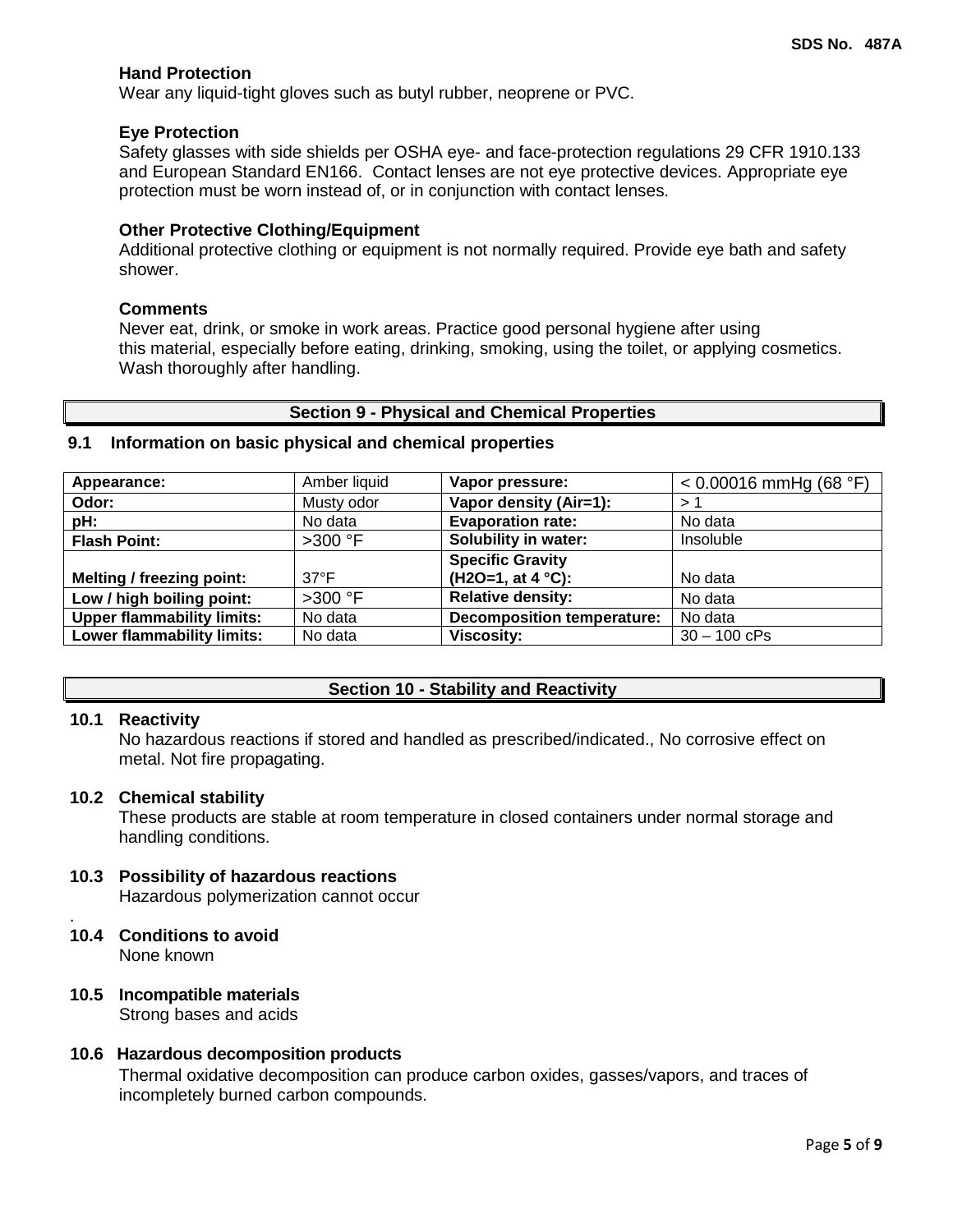#### **11.1 Information on toxicological effects**

## **Acute Toxicity**

Calculated based on MDI LD50 oral (rat): > 6,250 mg/kg LC50 inhalation (rat): >6.25 mg/l (OECD Guideline 403) LD50 dermal (rabbit): > 29,400 mg/kg

**Chronic Exposure:** NOAEL: 0.6 mg/m3; LOAEL: 3.1 mg/m3 (based on MDI)

## **Skin Corrosion/Irritation**

Draize test (rabbit): irritating (based on MDI).

### **Serious Eye Damage/Irritation**

Draize test (rabbit): irritating (based on MDI).

### **Respiratory/Skin Sensitization**

Buehler test (guinea pig): sensitizing Mouse Local Lymph Node Assay (LLNA): sensitizing, can cause skin sensitization. Studies in animals suggest that dermal exposure may lead to pulmonary sensitization. However, the relevance of this result for humans is unclear.

### **Germ Cell Mutagenicity**

No data available

### **Carcinogenicity**

A carcinogenic potential cannot be excluded after prolonged exposure to severely irritating concentrations. These effects are not relevant to humans at occupational levels of exposure. OECD Guideline 453 rat inhalation 0, 0.2, 1, 6 mg/m3 result: lung tumors.

#### **Reproductive Toxicity**

Repeated inhalation uptake of the substance did not cause damage to the reproductive organs. Assessment of teratogenicity showed that the substance did not cause malformations in animal studies, however toxicity to development was observed at high doses that were toxic to the parental animals.

#### **Development:**

OECD Guideline 414 rat inhalation 0, 1, 4, 12 mg/m3 NOAEL Mat: 4 mg/m3 NOAEL Teratogenic: 4 mg/m3

## **Specific Target Organ Toxicity – Single Exposure**

Causes temporary irritation of the respiratory tract.

# **Specific Target Organ Toxicity – Repeated Exposure**

No data available

**Aspiration Hazard**

No data available

**Potential Health Effects – Miscellaneous** No data available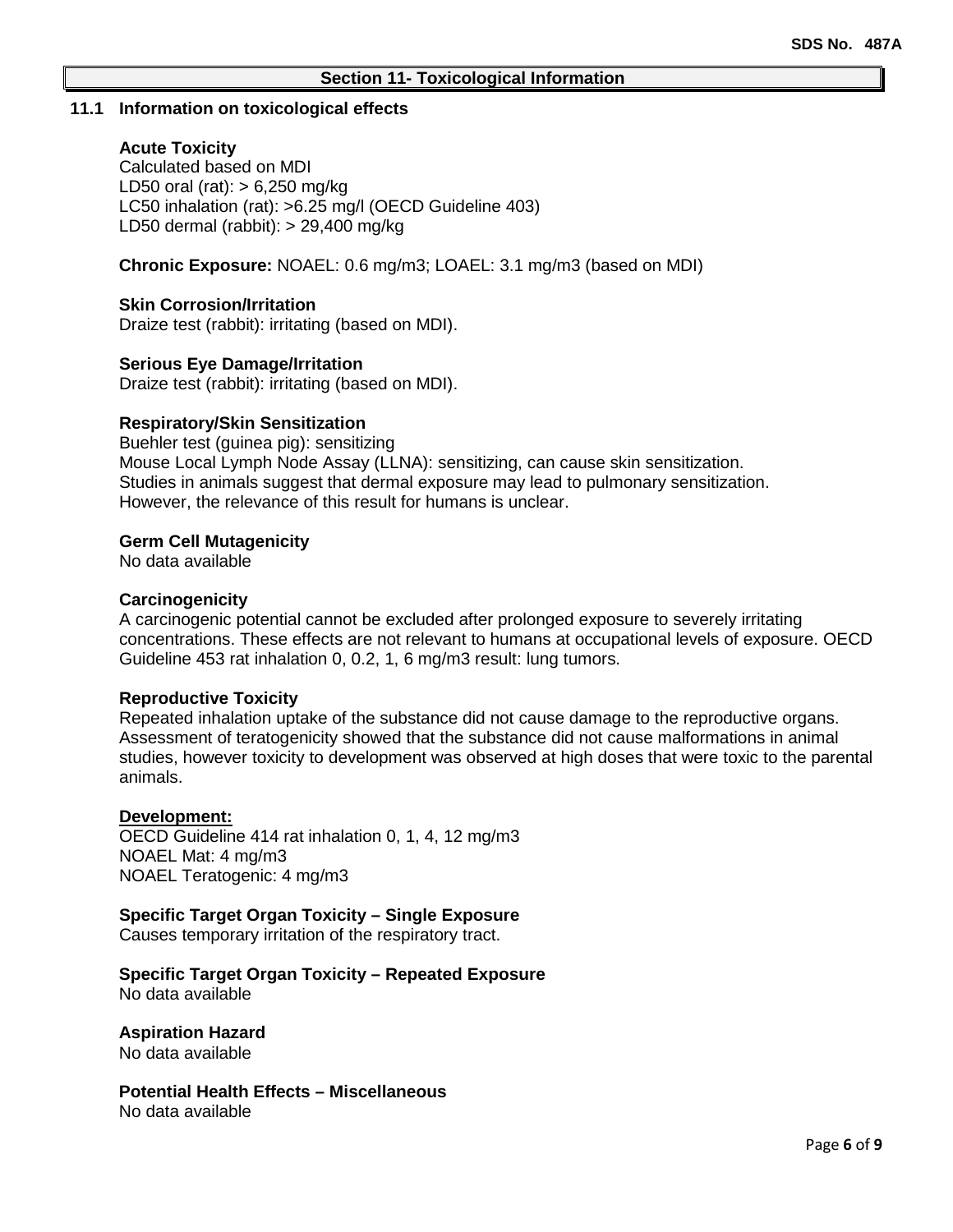## **Section 12 - Ecological Information**

## **12.1 Toxicity**

LC0 (96 h): > 1,000 mg/l, Brachydanio rerio (OECD Guideline 203, static) EC50 (24 h): > 1,000 mg/l, Daphnia magna (OECD Guideline 202, part 1, static) EC0 (72 h): 1,640 mg/l (growth rate), Scenedesmus subspicatus, (OECD Guideline 201, static

## **12.2 Persistence and Degradability**

Poorly biodegradable (0% BOD OECD Guideline 302 C). This product is unstable in water. The elimination data also refer to products of hydrolysis.

### **12.3 Bioaccumulative Potential**

Significant accumulation in organisms is not to be expected. Bioconcentration factor 200 (28 d) Cyprinus carpio (OECD Guideline 305 E)

### **12.4 Mobility in Soil**

Adsorption to solid soil phase is not expected.

**12.5 Results of PBT and vPvB assessment** No data available

#### **12.6 Other Adverse Effects**

The substance will not evaporate into the atmosphere from the water surface.

### **Section 13 - Disposal Considerations**

## **13.1 Waste treatment methods**

Under Resource Conservation and Recovery Act (RCRA) it is the responsibility of the user of the product to determine at the time of disposal whether the product meets RCRA criteria for hazardous waste as defined in 40 CFR Part 261. Waste management should be in full compliance with federal, state and local laws. Regulations may vary in various locations. Waste characterizations and compliance with applicable laws are the responsibility solely of the waste generator.

#### **Container disposal**

Steel drums must be emptied and can be sent to a licensed drum reconditioner for reuse, a scrap metal dealer or an approved landfill. Do not attempt to refill or clean containers since residue is difficult to remove. Under no circumstances should empty drums be burned or cut open with gas or electric torch as toxic decomposition products may be liberated. Do not reuse empty containers.

#### **Section 14 - Transport Information**

#### **Not regulated by DOT / IMDG / IATA**

**Section 15 - Regulatory Information**

**15.1 Safety health and environmental regulations/legislation specific for the substance or mixture:**

**REACH: Regulation (EC) No 1907/2006 of The European Parliament and of The Council of December 2006 (including amendments and corrigenda as of 17 February 2016)** This product complies with REACH or is not subject to regulation under REACH. The product does not contain an ingredient listed on either the Candidate List or Authorization List for Substances of Very High Concern (SVHC).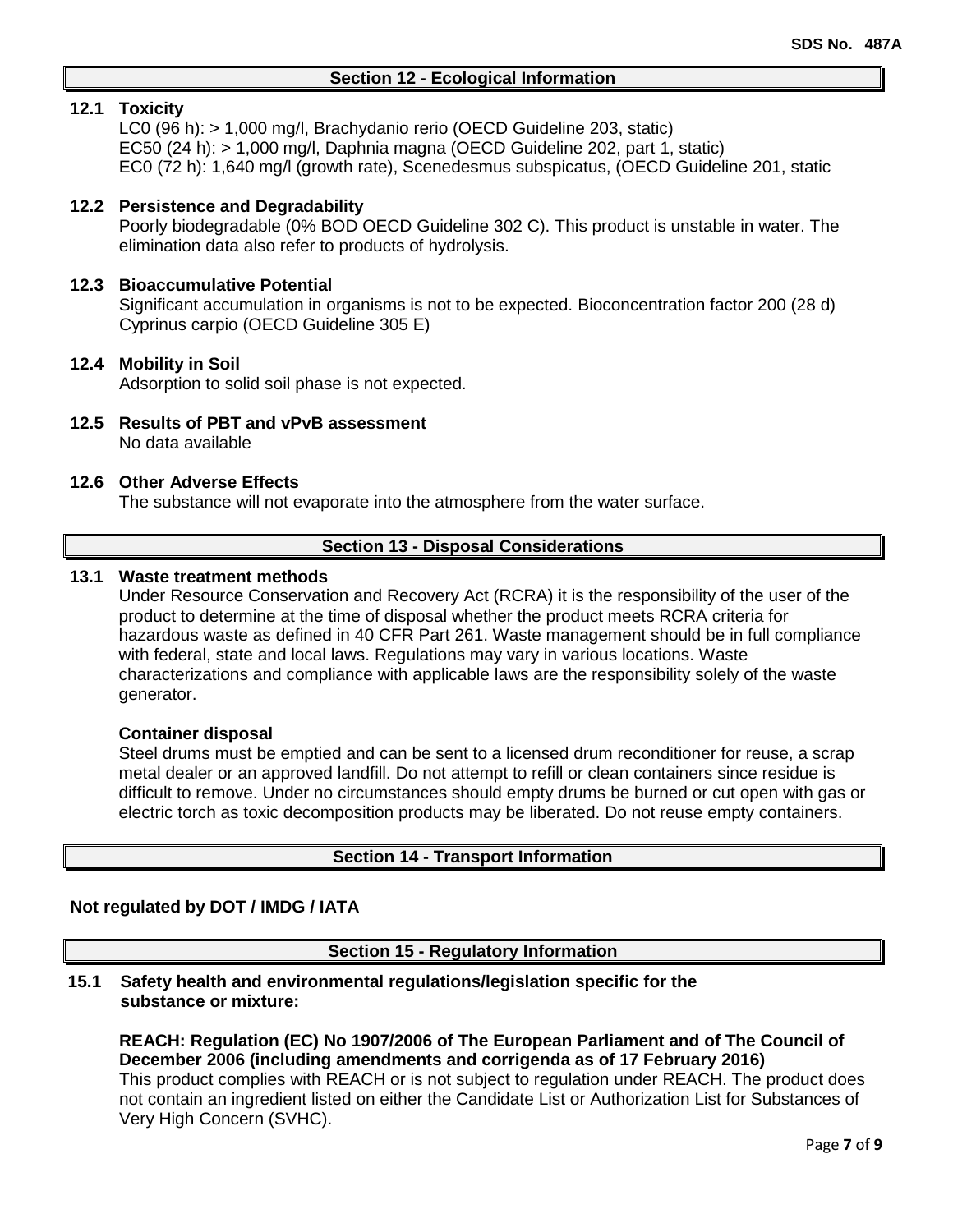## **In the United States (EPA Regulations) TSCA Inventory Status (40 CFR710)**

All components of this formulation are listed in the TSCA Inventory. No component of this formulation has been determined to be subject to manufacturing or use restrictions under the Significant New Use Rules (SNURs).

## **CERCLA Hazardous Substance List (40 CFR 302.4)**

None known.

## **SARA 302 Components**

No chemicals in this material are subject to the reporting requirements of SARA Title III, Section 302.

**Superfund Amendments and Reauthorization Act of 1986 Title lll (Emergency Planning and community Right-to-Know Act of 1986) Sections 311 and 312** Immediate (Acute), Delayed (Chronic)

**Superfund Amendments and Reauthorization Act of 1986 Title lll (Emergency Planning and Community Right-to-Know Act of 1986) Section 313**

| <b>Component</b>                           | CAS#     | <b>Concentration (%wt)</b> |
|--------------------------------------------|----------|----------------------------|
| 4,4' Methylene bis(phenylisocyanate) (MDI) | 101-68-8 | $15 - 35$                  |

# **KEEP OUT OF REACH OF CHILDREN**



**WARNING:** Known to the State of CA to cause cancer, birth defects or other reproductive harm. For more information go to [www.P65Warnings.ca.gov](http://www.p65warnings.ca.gov/)

## **15.2 Chemical safety assessment**

No chemical safety assessment has been carried out for this substance/mixture by the supplier.

# **16 - Other Information**





**Revision Date: 5/31/2018 Version: 1.0**

## **Abbreviations and acronyms**

ACGIH-American Conference of Governmental Industrial Hygienists; ANSI-American National Standards Institute; Canadian TDG-Canadian Transportation of Dangerous Goods; CAS-Chemical Abstract Service; Chemtrec-Chemical Transportation Emergency Center (US); CHIP-Chemical Hazard Information and Packaging; DSL-Domestic Substances List; EC-Equivalent Concentration; EH40 (UK)- HSE Guidance Note EH40 Occupational Exposure Limits; EPCRA-Emergency Planning and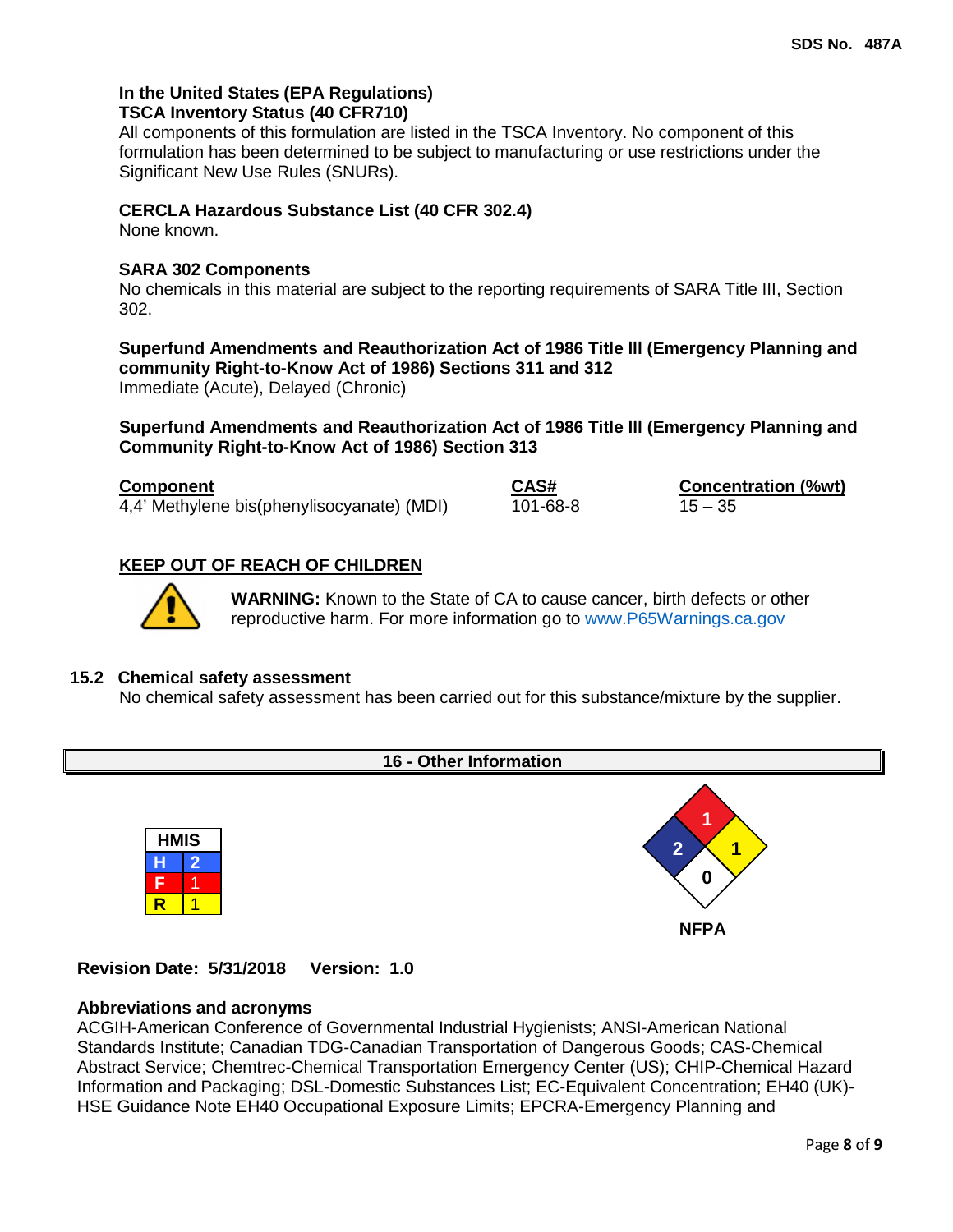Community Right-To-Know Act; ESL-Effects screening levels; GHS-Globally Harmonized System of Classification and Labelling of Chemicals; HMIS-Hazardous Material Information Service; IATA-International Air Transport Association; IMDG-International Maritime Dangerous Goods Code; LC-Lethal Concentration; LD-Lethal Dose; NFPA-National Fire Protection Association; OEL-Occupational Exposure Limit; OSHA-Occupational Safety and Health Administration, US Dept. of Labor; PEL-Permissible Exposure Limit; SARA (Title III)-Superfund Amendments and Reauthorization Act; SARA 313-Superfund Amendments and Reauthorization Act, Section 313; SCBA-Self-Contained Breathing Apparatus; STEL-Short Term Exposure Limit; TCEQ-Texas Commission on Environmental Quality; TLV-Threshold Limit Value; TSCA-Toxic Substances Control Act Public Law 94-469; TWA-Time Weighted Value; US DOT-US Department of Transportation; WHMIS-Workplace Hazardous Materials Information System.

## **Disclaimer**

The information contained in this Safety Data Sheet (SDS) is considered accurate as of the version date. However, no warranty is expressed or implied regarding the accuracy of the data. Since the use of this product is not within the control of Smooth-On Inc., it is the user's obligation to determine the suitability of the product for its intended application and assumes all risk and liability for its safe use.

This SDS is prepared to comply with the Globally Harmonized System of Classification and Labelling of Chemicals (GHS) as prescribed by the United States (US) Occupational Safety and Health Administration (OSHA) Hazard Communication Standard (29 CFR 1910.1200), the Canadian Workplace Hazardous Materials Information System (WHMIS), and European Union Regulation (EC) No 1907/2006 of the European Parliament and of the Council of 18 December 2006 (REACH).

Classifications of the chemical in accordance with 29 CFR 1910.1200, signal word, hazard and precautionary statement(s), symbol(s) and other information are based on listed concentration of each hazardous ingredient. Unlisted ingredients are not "hazardous" per the OSHA Hazard Communication Standard (29 CFR 1910.1200), WHMIS and EC No 1907/2006 and are considered trade secrets under US Federal Law (29 CFR and 40 CFR), Canadian Law (Health Canada Legislation), and European Union Directives.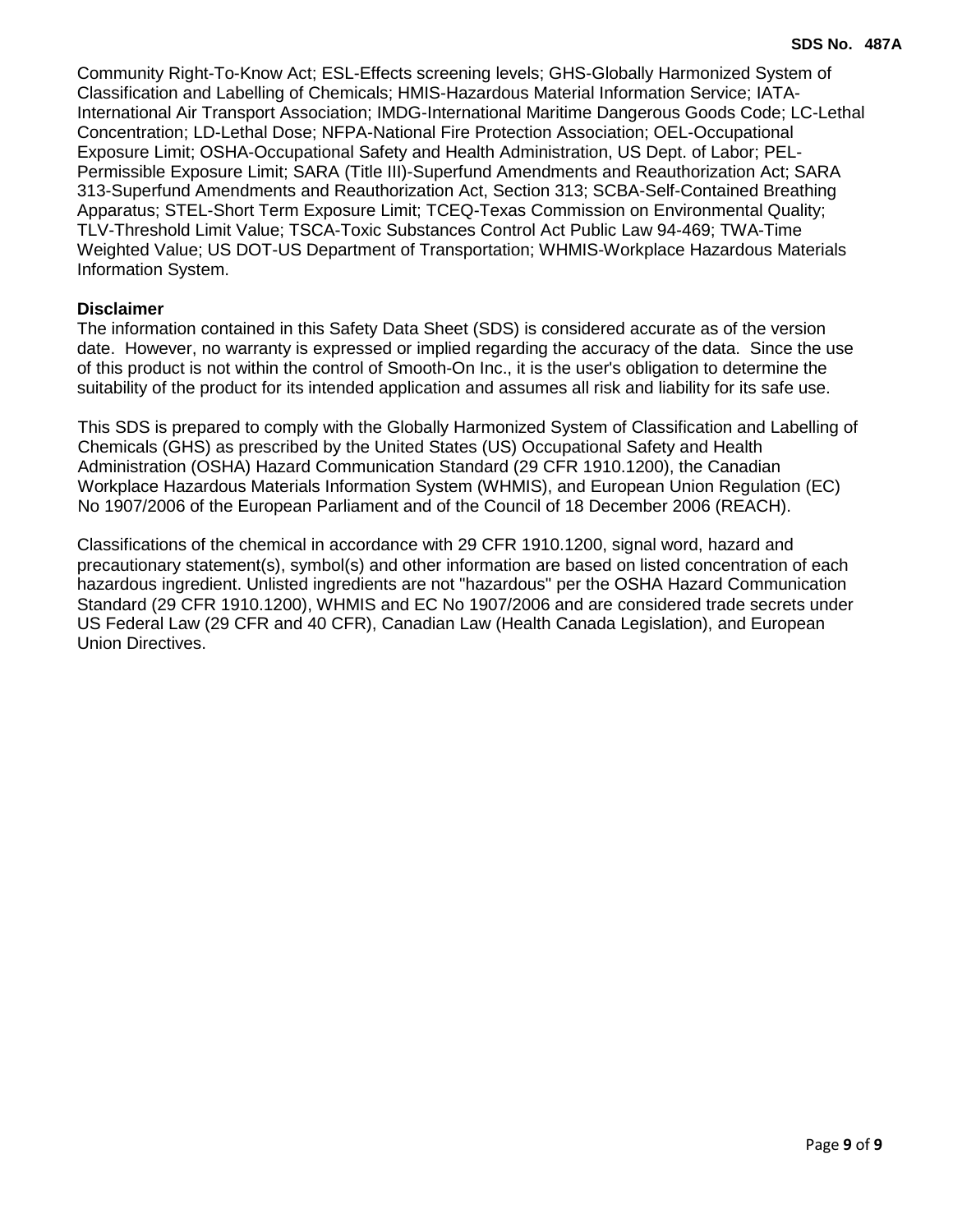

# **SAFETY DATA SHEET**

**SDS No. 487B**

Revision Date: 5/31/2018 Version: 1.0

GHS Compliant

|                  | Section 1 - Identification of the substance/mixture and of the company/undertaking |                                                                                                                              |  |  |
|------------------|------------------------------------------------------------------------------------|------------------------------------------------------------------------------------------------------------------------------|--|--|
| 1.1              | <b>Product Identifier</b><br>Trade Name:                                           | Part B: FlexFoam-iT V                                                                                                        |  |  |
| 1.2 <sub>2</sub> | General Use:<br>Restrictions on Use:                                               | Relevant identified uses of the substance or mixture and uses advised against<br><b>Polyurethane Elastomer</b><br>None known |  |  |
| 1.3              | Details of the supplier of the safety data sheet:<br>Company:                      | Smooth-On, Inc.,<br>5600 Lower Macungie Rd., Macungie, PA 18062                                                              |  |  |
|                  | Telephone:                                                                         | Phone (610) 252-5800<br>FAX (610) 252-6200                                                                                   |  |  |
|                  | E-mail address:                                                                    | Visit our website at www.smooth-on.com or email<br>www.sds@smooth-on.com                                                     |  |  |
| 1.4              | <b>Emergency Contact:</b>                                                          | Chem-Tel<br>Domestic: 800-255-3924<br>International: 813-248-0585                                                            |  |  |

## **Section 2 – Hazard(s) Identification**

## **2.1 Classification of the substance or mixture**

Not a hazardous substance or mixture according to United States Occupational Safety and Health Administration (OSHA) Hazard Communication Standard (29 CFR 1910.1200), the Canadian Workplace Hazardous Materials Information System (WHMIS) and Regulation (EC) No 1272/2008 and subsequent amendments.

**2.2 GHS Label elements, including precautionary statements Pictogram(s):** none **Signal word:** none

## **General Precautions:**

- P101: If medical advice is needed, have product container or label at hand.
- P102: Keep out of reach of children.
- P103: Read label before use.

# **2.3 Hazards not otherwise classified (HNOC) or not covered by GHS** – none

This product contains a chemical known to be hazardous according to California Safe Drinking Water and Toxic Enforcement Act of 1986 (Proposition 65). (See also Section 15).

# **Section 3 - Composition / Information on Ingredients**

## **3.1 Substances**

 No ingredients are hazardous according to Regulation 2012 OSHA Hazard Communication Standard 29 CFR 1910.1200 criteria.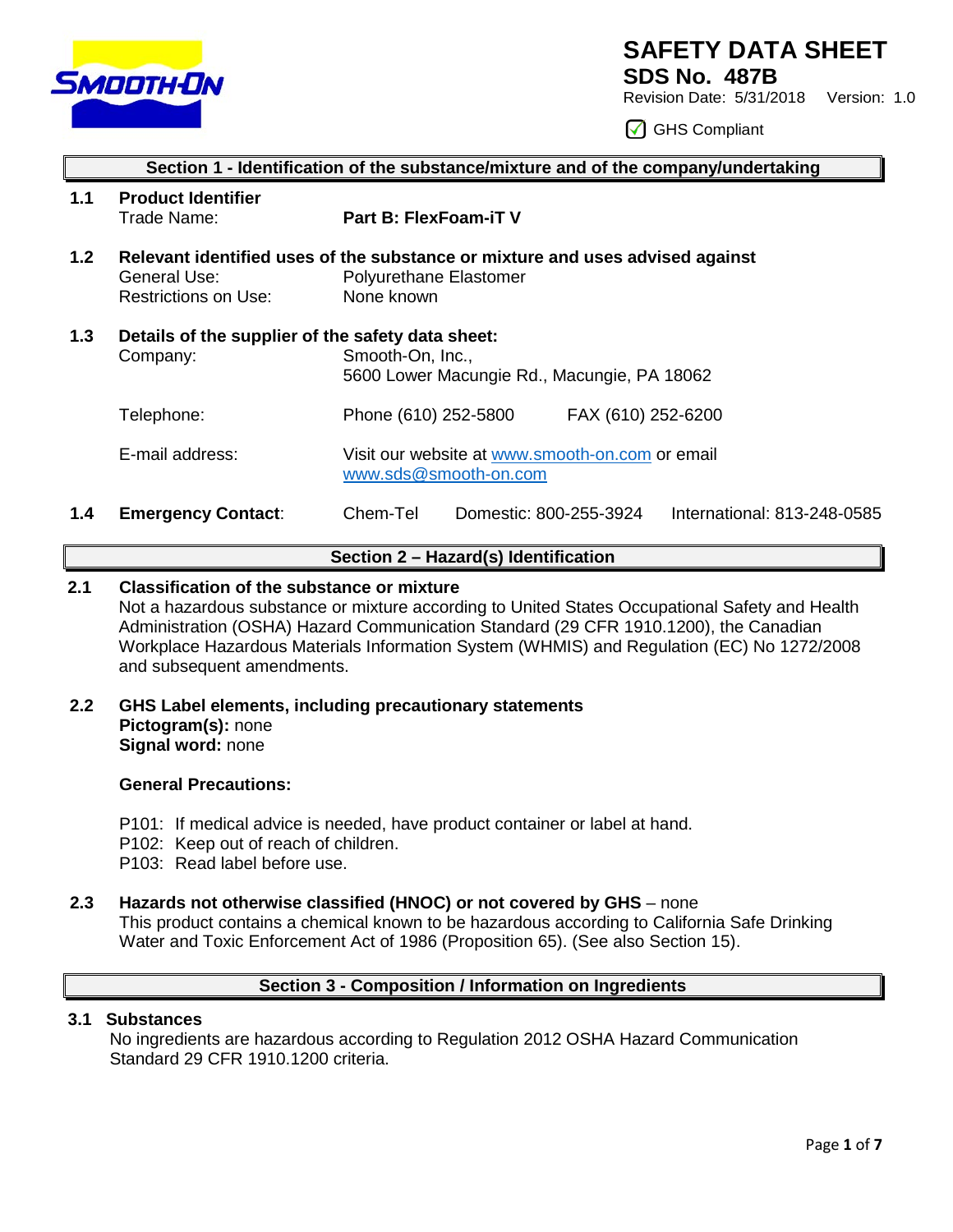## **4.1 Description of first aid measures**

#### **Inhalation**

Remove source(s) of contamination and move victim to fresh air. If breathing has stopped, give artificial respiration, then oxygen if needed. Contact physician immediately.

### **Eye Contact**

Flush eyes with plenty of water. If irritation persists, seek medical attention.

### **Skin Contact**

In case of skin contact, wash thoroughly with soap and water.

### **Ingestion**

Do not induce vomiting unless instructed by a physician. Never give anything by mouth to an unconscious person.

## **4.2 Most important symptoms and effects, both acute and delayed** None known.

### **4.3 Indication of any immediate medical attention and specific treatment needed**

## **Section 5 - Fire-Fighting Measures**

## **5.1 Extinguishing Media**

Water Fog, Dry Chemical, and Carbon Dioxide Foam

**5.2 Special hazards arising from the substance or mixture** None known.

## **5.3 Advice for firefighters**

Use water spray to cool fire-exposed surfaces and to protect personnel. Shut off "fuel" to fire. If a leak or spill has not ignited, use water spray to disperse the vapors. Either allow fire to burn under controlled conditions or extinguish with foam or dry chemical. Try to cover liquid spills with foam. Because fire may produce toxic thermal decomposition products, wear a self-contained breathing apparatus (SCBA) with a full-face piece operated in pressure demand or positive-pressure mode.

# **Section 6 - Accidental Release Measures**

# **6.1 Personal precautions, protective equipment and emergency procedures**

Only properly protected personnel should remain in the spill area; dike and contain spill. Stop or reduce discharge if it can be done safely**.**

#### **6.2 Environmental precautions**

Stop spill/release if it can be done safely. Prevent spilled material from entering sewers, storm drains or unauthorized drainage systems and natural waterways by using sand, earth, or other appropriate barriers.No special environmental precautions required.

#### **6.3 Methods and material for containment and cleaning up**

Put on appropriate protective gear including NIOSH/MSHA approved self-contained breathing apparatus, rubber boots and heavy rubber gloves. Dike and contain spill; absorb or scrape up excess into suitable container for disposal; wash area with dilute ammonia solution. Stop or reduce discharge if it can be done safely**.** Follow applicable OSHA regulations (29 CFR 1910.120) for disposal.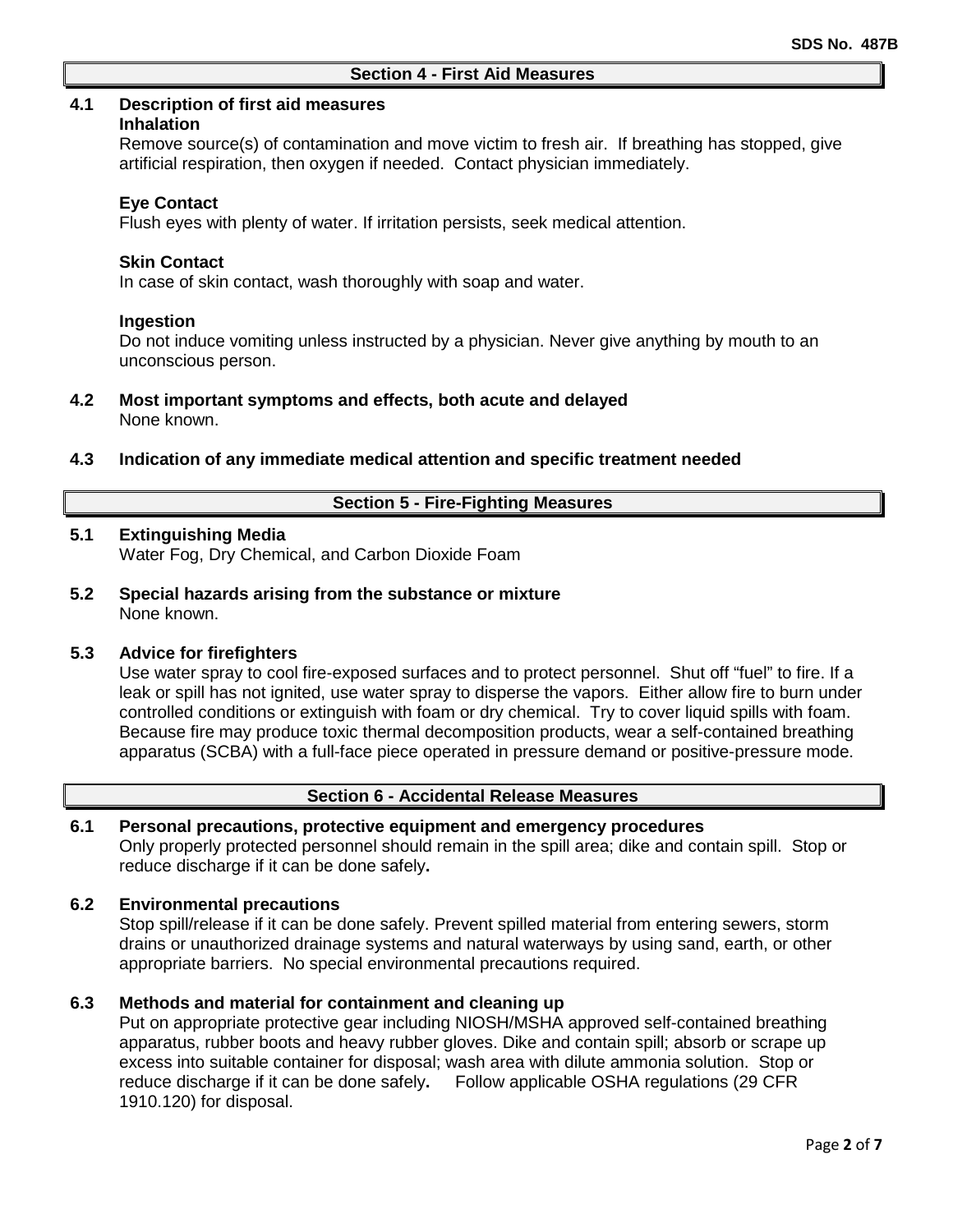## **6.4 Reference to other sections**

See Section 3 for list of Hazardous Ingredients; Sections 8 for Exposure Controls; and Section 13 for Disposal.

#### **Section 7 - Handling and Storage**

## **7.1 Precautions for safe handling**

Use good general housekeeping procedures. Wash hands after use. Do not get in eyes, on skin or on clothing. Do not breathe vapors or mists. Use good personal hygiene practices.

## **7.2 Conditions for safe storage, including any incompatibilities**

Keep container(s) tightly closed and properly labeled. Store in cool, dry, well ventilated place away from heat, direct sunlight, strong oxidizers and any incompatibles. Store in approved containers and protect against physical damage. Keep containers securely sealed when not in use. Indoor storage should meet local standards and appropriate fire codes. Containers that have been opened must be carefully resealed to prevent leakage. Empty containers retain residue and may be dangerous. Avoid water contamination.

## **7.3 Specific end use(s)**

These precautions are for room temperature handling. Other uses including elevated temperatures or aerosol/spray applications may require added precautions.

## **Section 8 - Exposure Controls / Personal Protection**

#### **8.1 Control parameters** None defined

### **8.2 Exposure controls**

#### **Respiratory Protection**

Respiratory protection is not normally required when using this product with adequate local exhaust ventilation. Where risk assessment shows air-purifying respirators are appropriate, follow OSHA respirator regulations 29 CFR 1910.134 and European Standards EN 141, 143 and 371; wear an MSHA/NIOSH or European Standards EN 141, 143 and 371 approved respirators equipped with appropriate filter cartridges as a backup to engineering controls.

#### **Hand Protection**

Wear any liquid-tight gloves such as butyl rubber, neoprene or PVC.

#### **Eye Protection**

Safety glasses with side shields per OSHA eye- and face-protection regulations 29 CFR 1910.133 and European Standard EN166. Contact lenses are not eye protective devices. Appropriate eye protection must be worn instead of, or in conjunction with contact lenses.

#### **Other Protective Clothing/Equipment**

Additional protective clothing or equipment is not normally required. Provide eye bath and safety shower.

#### **Comments**

Never eat, drink, or smoke in work areas. Practice good personal hygiene after using this material, especially before eating, drinking, smoking, using the toilet, or applying cosmetics. Wash thoroughly after handling.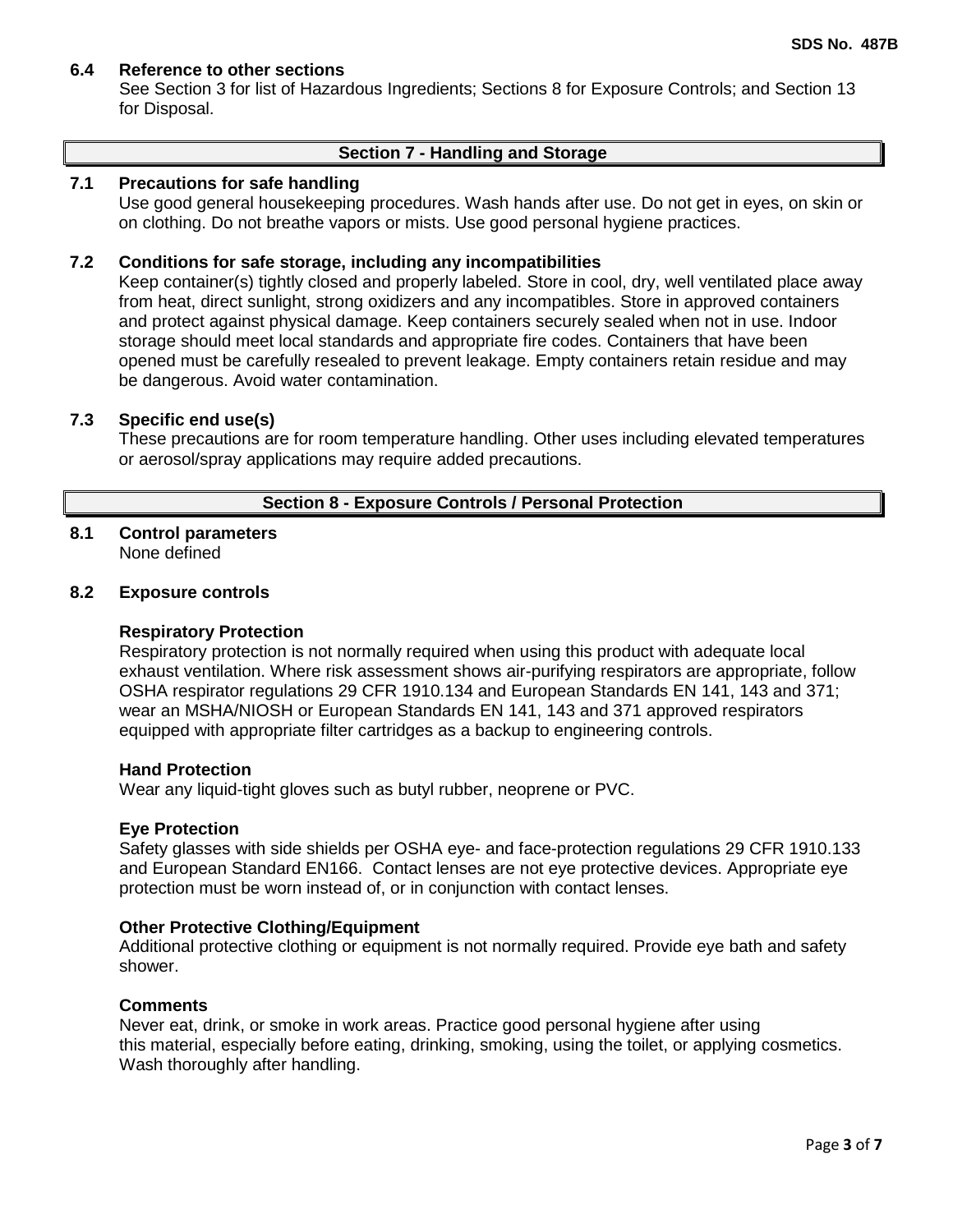# **Section 9 - Physical and Chemical Properties**

### **9.1 Information on basic physical and chemical properties:**

| Appearance:                       | Translucent viscous liquid | Vapor pressure:                   | No data     |
|-----------------------------------|----------------------------|-----------------------------------|-------------|
| Odor:                             | Mild to sweet odor         | Vapor density (Air=1):            | >1          |
| pH:                               | No data                    | <b>Evaporation rate:</b>          | No data     |
| <b>Flash Point:</b>               | $>300$ °F                  | <b>Solubility in water:</b>       | Insoluble   |
|                                   |                            | <b>Specific Gravity</b>           |             |
| Melting / freezing point:         | No data                    | $(H2O=1, at 4 °C)$ :              | 1.07        |
| Low / high boiling point:         | No data                    | <b>Relative density:</b>          | No data     |
| <b>Upper flammability limits:</b> | No data                    | <b>Decomposition temperature:</b> | No data     |
| <b>Lower flammability limits:</b> | No data                    | <b>Viscosity:</b>                 | 20K-30K cPs |

## **Section 10 - Stability and Reactivity**

#### **10.1 Reactivity**

No hazardous reactions if stored and handled as prescribed/indicated., No corrosive effect on metal. Not fire propagating.

### **10.2 Chemical stability**

These products are stable at room temperature in closed containers under normal storage and handling conditions.

### **10.3 Possibility of hazardous reactions** Hazardous polymerization cannot occur

- . **10.4 Conditions to avoid** None known
- **10.5 Incompatible materials** Strong bases and acids

## **10.6 Hazardous decomposition products**

Thermal oxidative decomposition can produce carbon oxides, gasses/vapors, and traces of incompletely burned carbon compounds.

## **Section 11- Toxicological Information**

## **11.1 Information on toxicological effects**

**Acute Toxicity** No data available

**Skin Corrosion/Irritation** No data available

**Serious Eye Damage/Irritation** No data available

# **Respiratory/Skin Sensitization**

No data available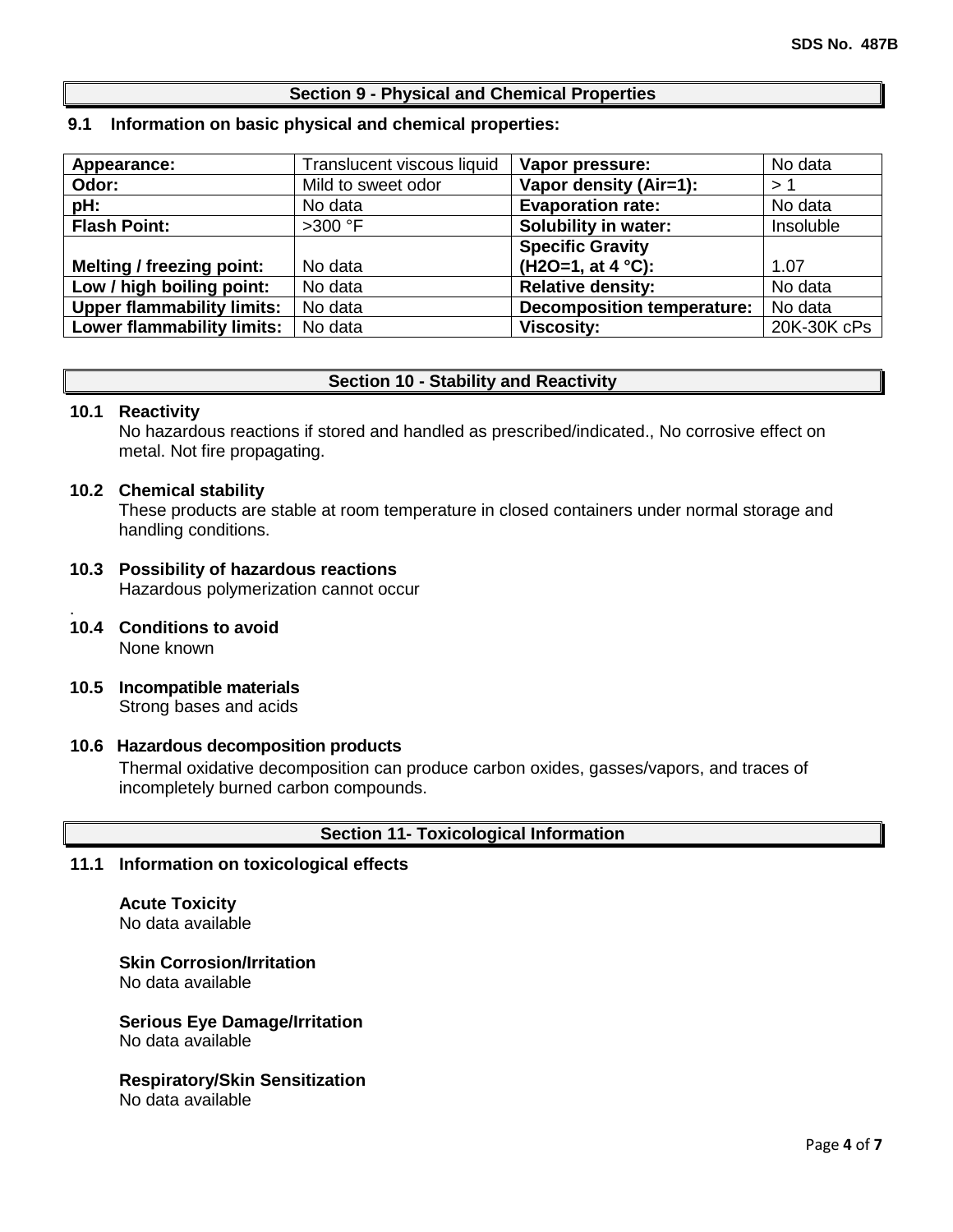## **Germ Cell Mutagenicity**

No data available

## **Carcinogenicity**

No component of these products present at levels greater than or equal to 0.1% is identified as a carcinogen or potential carcinogen by IARC, ACGIH or NTP.

### **Reproductive Toxicity**

No data available

**Specific Target Organ Toxicity – Single Exposure**

No data available

**Specific Target Organ Toxicity – Repeated Exposure** No data available

**Aspiration Hazard**

No data available

## **Potential Health Effects – Miscellaneous**

No data available

## **Section 12 - Ecological Information**

# **12.1 Toxicity**

No data available

- **12.2 Persistence and Degradability** No data available
- **12.3 Bioaccumulative Potential** No data available
- **12.4 Mobility in Soil** No data available
- **12.5 Results of PBT and vPvB assessment** No data available
- **12.6 Other Adverse Effects**

No data available

## **Section 13 - Disposal Considerations**

## **13.1 Waste treatment methods**

Under Resource Conservation and Recovery Act (RCRA) it is the responsibility of the user of the product to determine at the time of disposal whether the product meets RCRA criteria for hazardous waste as defined in 40 CFR Part 261. Waste management should be in full compliance with federal, state and local laws. Regulations may vary in various locations. Waste characterizations and compliance with applicable laws are the responsibility solely of the waste generator.

## **Container disposal**

Steel drums must be emptied and can be sent to a licensed drum reconditioner for reuse, a scrap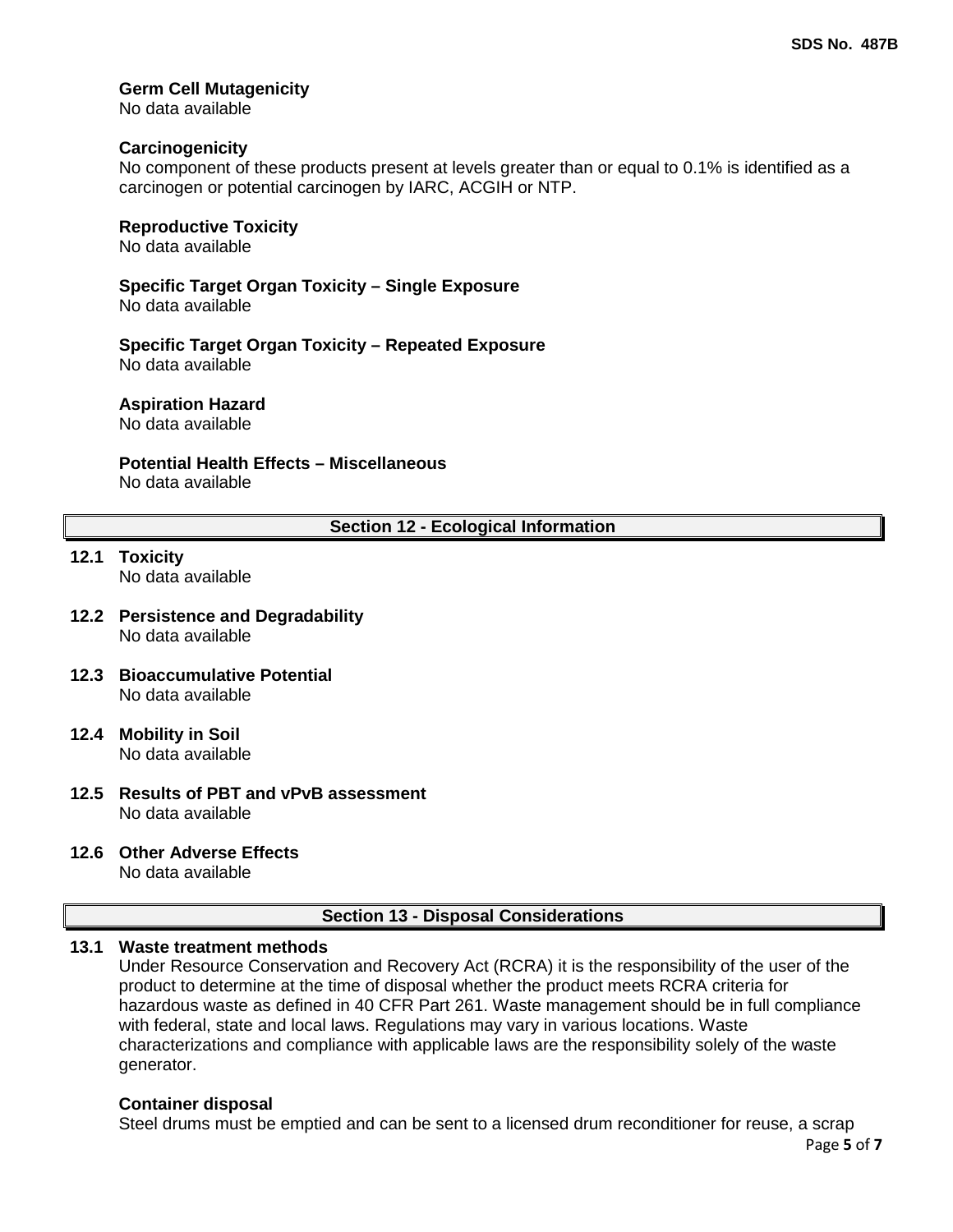metal dealer or an approved landfill. Do not attempt to refill or clean containers since residue is difficult to remove. Under no circumstances should empty drums be burned or cut open with gas or electric torch as toxic decomposition products may be liberated. Do not reuse empty containers.

## **Section 14 - Transport Information**

## **Not regulated by DOT / IMDG / IATA**

### **Section 15 - Regulatory Information**

**15.1 Safety health and environmental regulations/legislation specific for the substance or mixture:**

**REACH: Regulation (EC) No 1907/2006 of The European Parliament and of The Council of December 2006 (including amendments and corrigenda as of 17 February 2016)** This product complies with REACH or is not subject to regulation under REACH. The product does not contain an ingredient listed on either the Candidate List or Authorization List for Substances of Very High Concern (SVHC).

# **In the United States (EPA Regulations) TSCA Inventory Status (40 CFR710)**

All components of this formulation are listed in the TSCA Inventory. No component of this formulation has been determined to be subject to manufacturing or use restrictions under the Significant New Use Rules (SNURs).

### **CERCLA Hazardous Substance List (40 CFR 302.4)**

None known.

#### **SARA 302 Components**

No chemicals in this material are subject to the reporting requirements of SARA Title III, Section 302.

**Superfund Amendments and Reauthorization Act of 1986 Title lll (Emergency Planning and community Right-to-Know Act of 1986) Sections 311 and 312** None

## **Superfund Amendments and Reauthorization Act of 1986 Title lll (Emergency Planning and Community Right-to-Know Act of 1986) Section 313**

This material does not contain any chemical components with known CAS numbers that exceed the threshold (De Minimis) reporting levels established by SARA Title III, Section 313.

## **KEEP OUT OF REACH OF CHILDREN**



**WARNING:** Known to the State of CA to cause cancer, birth defects or other reproductive harm. For more information go to [www.P65Warnings.ca.gov](http://www.p65warnings.ca.gov/)

#### **15.2 Chemical safety assessment**

No chemical safety assessment has been carried out for this substance/mixture by the supplier.